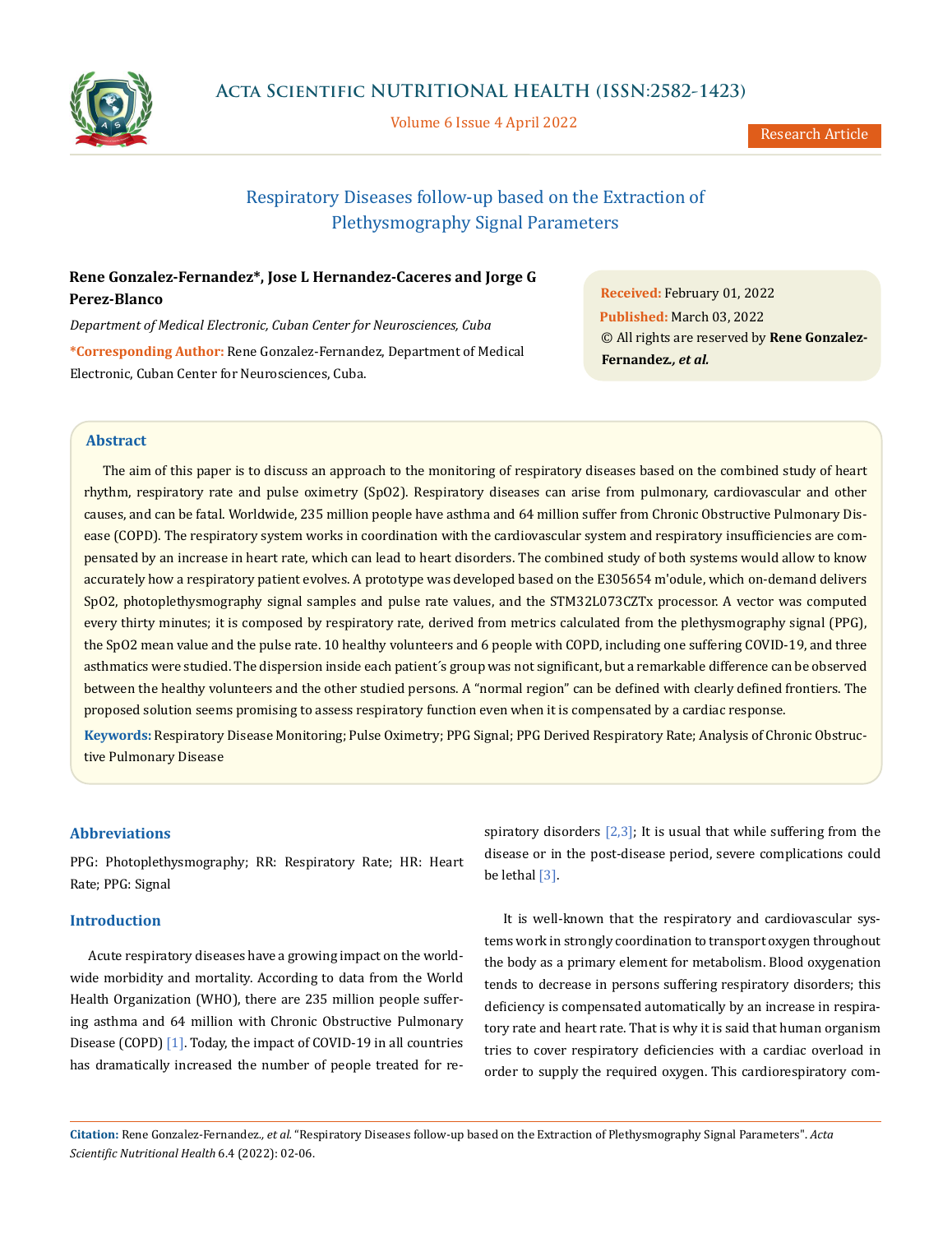pensation masks the respiratory deficit and allow this condition to evolve towards more serious states because the respiratory deficiency is not solved and the heart is overloaded. Based on the previous explanation, it is clear why cardiorespiratory function must be studied comprehensively, with photoplethysmography (PPG) as the best non-invasive option to achieve this goal. The required instrumentation and connections to the patient are minimized while sufficient information is collected for the intended analysis [4,5].

Respiratory rate (RR) is studied at different levels of health systems with different objectives. This parameter can be a highly sensitive indicator of an acute deterioration in the health status of the patient. Apart from indicating respiratory deficiency, it is a predictor of severe cardiac disorders due to the close relationship between the respiratory and cardiovascular systems. On the other hand, at the primary health level, the RR study is used for the diagnosis of pneumonia and sepsis, hence its importance.

Pulse rate (PR) indicates how many times the heart beats per minute, hence its importance in the cardiovascular system study. It is also important in the respiratory system analysis because many times the human organism tends to compensate for respiratory insufficiencies increasing pulse rate and this generates a cardiovascular overload that can lead to subsequent cardiac disorders.

Pulse oximetry (SpO2) allows estimating the arterial blood oxygenation percentage and is therefore a vital parameter for any human body study. When there are respiratory disorders, less oxygen is transported by arterial blood and metabolism is affected, so human automatism mechanisms increase heart rate to pump more blood and transport the requires oxygen.

The combined study of SpO2, pulse rate and heart rate values could be a powerful tool for a comprehensive analysis of the functioning of the cardiovascular. A "healthy space" can be set in a tridimensional axis system to set the borders among normal and abnormal functioning of the cardiorespiratory system. The implementation of this approach can be a low-cost solution because it can be based on a pulse oximetry module controlled by a generalpurpose microcontroller, two low-price items nowadays. A quantitative evaluation can be done and a follow-up is easy to set.

The aim of this paper is to discuss the approach described previously. A reliable, comfortable and low-cost follow-up process can be implemented for patients suffering from acute respiratory diseases such as COPD, bronchial asthma or complications of the CO-VID-19 disease, caused by the SARS-CoV-2 virus.

#### **Materials and Methods**

The proposed system is composed of the Recorder and the Analyzer. The Recorder is a medical device that allows the acquisition of II from the standard ECG and two channels of pulse oximetry information simultaneously. A Bluetooth channel is enabled for data transmission between both parts of the system as shown in figure 1. A pairing process between the Recorder and the mobile device running the Analyzer is a mandatory for this type of wireless communication.

The proposed approach for monitoring acute respiratory diseases is based on the acquisition of the PPG signal and the extraction from it of the following parameters: pulse rate (PR), respiratory rate (RR) and periodic values of oxygen saturation (SpO2). With these variables, a three-dimensional space is built in order to study the patient evolution; it is expected that a region of normality can be set.

The variables mentioned above can be get implementing a lowcost electronic solution and the properly software. The authors developed a prototype composed by the following items

- An embedded pulse oximetry module, model E305654, from the Chinese company Mindray.
- A processing unit based on the STM32L073CZTx microcontroller embedding memory, interrupt management, I/O lines, communication and other capabilities.
- A base board to implement voltage supply and connection between pulse oximetry module and processing board.
- • A medical grade power supply to guarantee the safety of the patients and conversion for alter current to direct current to get the needed voltages.

The block diagram shown in figure 1 represents the design of the developed prototype. On the other hand, an embedded software was developed to control the prototype operation, to implement the necessary methods to compute the studied variables and to set communication with a personal computer. This software was programmed in C++ language.

03

**Citation:** Rene Gonzalez-Fernandez*., et al.* "Respiratory Diseases follow-up based on the Extraction of Plethysmography Signal Parameters". *Acta Scientific Nutritional Health* 6.4 (2022): 02-06.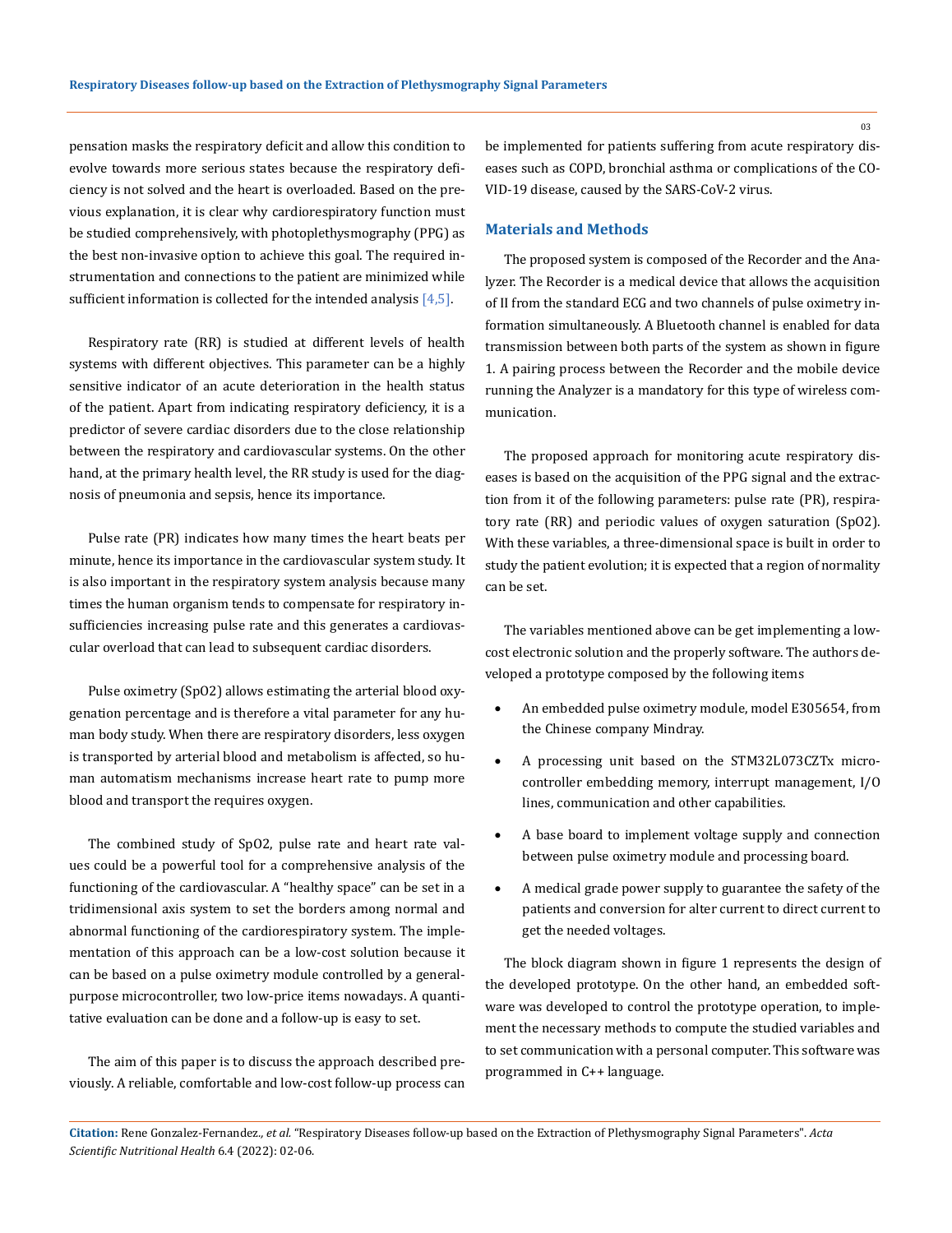

**Figure 1:** The prototype´s block diagram.

The E305654 oximetry module has a serial interface that allowing to get PPG signal samples and values of SpO2 and PR on request. The PPG sampling rate was set to 250 Hz, SpO2 and PR values were read every ten seconds, obtaining an average value minute by minute.

Also, PR was computed using an algorithm developed by the authors and taken as Golden Rule the values read from the oximetry module. It was done for a future implementation in a smart wrist device in development. Peak identification on PPG signal is decisive for PR computing, since the distance between them is the basis for this calculation. Figure 2 shows the PPG signal and the peaks marked with the letter P.



**Figure 2:** PPG peaks.

A derivative function, as shown in expression 1, is calculated for peak identification. The zero crossings of this function allow the peaks identification since on both sides of these there must be derivative function values of oppositive polarity.

$$
deriv(i) = (2x(i) + x(i-1) - x(i-3) - 2x(i-4))/8
$$
........(1)

 $04$ 

deriv (i): derivative function value.

X (i): PPG signal sample.

Every ten seconds, the average PR interval is calculated and rate is computed using expression 2.

$$
PR = \frac{1000}{API} * 60 \dots (2)
$$

where:

PR: Pulse Rate.

API: Average Pulse Interval for ten seconds.

Multiple algorithms have been proposed in the specialized literature to obtain the RR from the ECG or PPG [6-8]. Generally, these algorithms are based on the Fast Fourier Transform (FFT) and other spectral procedures that represent a considerable processing load for microcontrollers [xx]. Other authors have used wavelet decomposition and digital filtering strategies that minimize the error, reporting an error of less than 0.5 breaths per minute [9], although better results have been obtained with autoregressive approaches [10].

Madhav., *et al.* [10] proposed a method based on the Empirical Mode Decomposition (EMD) for RR estimation based on PPG signal peak to peak series. EDM allows extracting signals from a noisy non-linear and non-stationary process. This ability is based on the identification of oscillatory modes at different time scales. The EMD is an iterative process based on local maximum and minimum peaks identification, creating of corresponding upper and lower envelopes of the studied signal, computing of a mean signal form the envelopes, subtraction this mean signal from the studied signal and a repetition of these steps until the different between the studied signal and the computed mean signal is not significant. The authors preferred to stop at the first loop, the mean envelope calculation, as proposed Fusco., *et al*. [11]. This improvement reduces the algorithm complexity and the computational overload. RR estimation is based on the mean envelope frequency analysis. The power spectral density (PSD) of the respiratory component is used to evaluate the dominant frequency peak who is associated with RR. The exposed approach was tested with from PhysioBank MIMIC II Waveform Database [12], and a good performance was

**Citation:** Rene Gonzalez-Fernandez*., et al.* "Respiratory Diseases follow-up based on the Extraction of Plethysmography Signal Parameters". *Acta Scientific Nutritional Health* 6.4 (2022): 02-06.

where: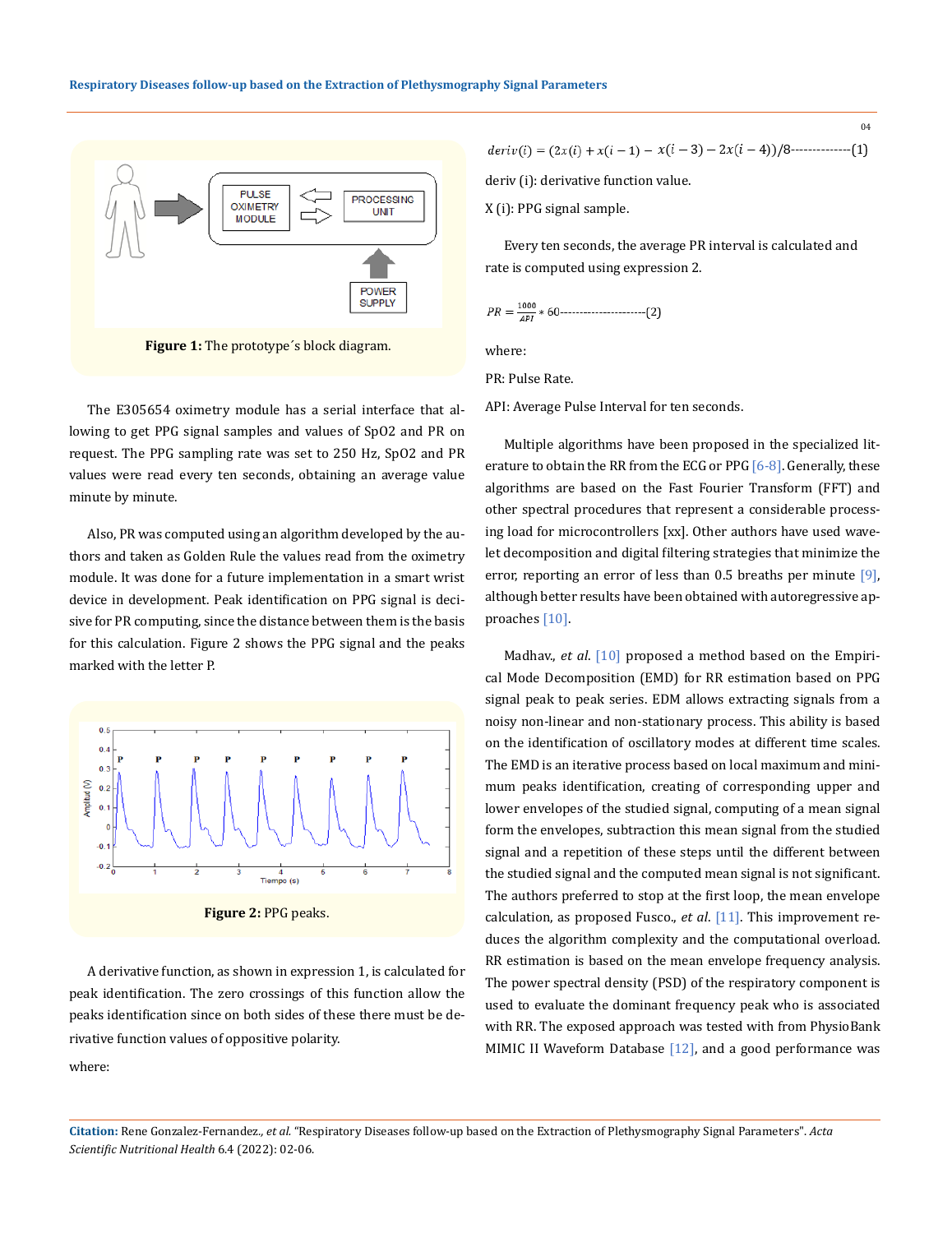revealed in estimating RR values from PPG signal. The reported Mean Absolute Error (MAE) was 0.0027 Hz, corresponding to 0.19 breaths per minute, and the Spearman's correlation coefficient was 0.962.

As previously stated, RR, PR and SpO2 values are obtained every 10 minutes and averaged for each hour. Important differences between healthy people and others, suffering respiratory diseases, can be observed representing the results graphically or on tables. The results are transmitted to a personal computer to facilitate their representation and analysis.

# **Results and Discussion**

A prototype of the proposed solution has been developed and tested at laboratory level successfully. Tests were done following the IEC 60601-1 general safety standard for medical devices. The OEM pulse oximetry module and the medical grade power supply are supported by international certifications, such as CE mark, guarantying compliance with current highest quality and safety standards, so patient safety is guaranteed in the proposed solution.

Taking in count the international medical community criteria, a healthy region was set using the following values as frontiers: SpO2 from 96% to 100%; RR from 12 to 18 breaths per minute and HR from 60 to 100 beats per minute. The first remarkable outcome is that all the values recorded from healthy volunteers keep inside the region defined as healthy. For these people, HR was always between 70 and 90 beats per minute, the SpO2 values were between 97% and 99% and respiratory rate between 13 and 16 breaths per minute. However, it should be noted that the values corresponding to the studied asthmatic patients, without crisis and under long-term medication, were also within this healthy region in approximately 40% of the measurements made and the rest were above the normality limits, but very close. A clear difference between asthmatics and healthy people cannot be set, but it is expected that parameter values from asthmatics tend to move far from healthy region. COPD patients have a quiet different performance; they have always two parameters out of healthy region at least.

Table 1 clearly shows the difference between healthy people and people with COPD. While healthy people achieve SpO2 values above 97% with a normal cardiorespiratory function, in people suffering COPD, heart rate and respiratory rate increase markedly to achieve much lower SpO2 values. This difference can be translated as a dangerous cardiorespiratory overload, it could be the origin of several cardiac disturbance such as ventricular hypertrophy and arrhythmias. A graphic implementation of these values and differences can be a useful tool for an inexperienced medical staff, a very useful feature for primary health level screening purposes.

|                | <b>Healthy</b> |           |       | <b>COPD</b> |           |       |
|----------------|----------------|-----------|-------|-------------|-----------|-------|
|                | <b>RR</b>      | <b>HR</b> | SpO2  | <b>RR</b>   | <b>HR</b> | SpO2  |
| $\mathbf{1}$   | 14             | 80        | 96    | 18          | 97        | 94    |
| $\overline{2}$ | 13             | 84        | 97    | 18          | 98        | 94    |
| 3              | 14             | 84        | 98    | 20          | 101       | 93    |
| 4              | 13             | 84        | 98    | 20          | 97        | 94    |
| 5              | 13             | 85        | 96    | 18          | 90        | 93    |
| 6              | 13             | 80        | 98    | 20          | 100       | 93    |
| 7              | 13             | 81        | 97    | 19          | 105       | 93    |
| 8              | 14             | 82        | 97    | 18          | 103       | 93    |
| 9              | 15             | 84        | 98    | 20          | 103       | 93    |
| 10             | 14             | 85        | 96    | 22          | 100       | 93    |
| 11             | 14             | 78        | 98    | 22          | 98        | 94    |
| 12             | 14             | 84        | 98    | 20          | 99        | 94    |
| 13             | 14             | 85        | 98    | 20          | 101       | 92    |
| 14             | 14             | 78        | 98    | 18          | 98        | 94    |
| 15             | 14             | 84        | 97    | 19          | 98        | 93    |
| 16             | 14             | 84        | 98    | 21          | 98        | 94    |
| 17             | 14             | 85        | 98    | 19          | 101       | 93    |
| 18             | 16             | 84        | 97    | 19          | 103       | 94    |
| 19             | 15             | 84        | 98    | 22          | 102       | 93    |
| 20             | 15             | 84        | 97    | 18          | 100       | 93    |
| Mean           | 14.00          | 82.95     | 97.40 | 19.55       | 99.60     | 93.35 |

**Table 1:** Twenty measures from healthy and COPD persons.

The same difference cannot be observed between the studied healthy people and asthmatics, although the latter tend to parameter´s values very close to the upper limits of the healthy region. This is why it is to be expected that if asthmatics in crisis or in allergic states are studied, their parameters should be considerably far from the healthy region and a clear difference could be established. This fact could make it possible to study how a given antiasthmatic drug can bring a patient in crisis closer to the healthy region, that is, the proposed solution could be useful to follow-up the emergency attention of asthmatic patients.

**Citation:** Rene Gonzalez-Fernandez*., et al.* "Respiratory Diseases follow-up based on the Extraction of Plethysmography Signal Parameters". *Acta Scientific Nutritional Health* 6.4 (2022): 02-06.